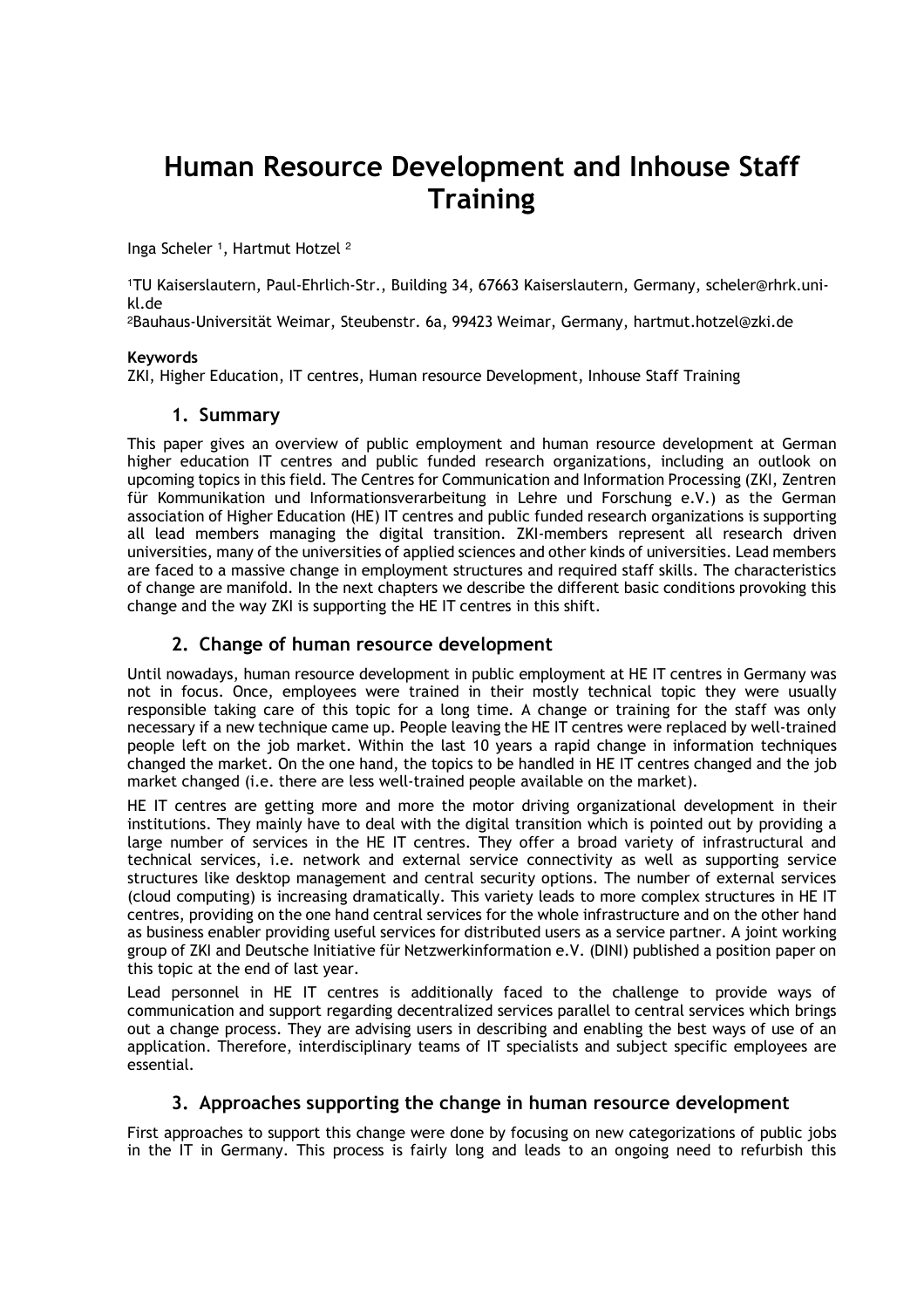categorisation within the collective agreement. Current categorisations within the collective agreements are inflexible and old (about 20 years). A shift would bring out a more detailed description of actual job requirements which would support lead personnel to describe their needs. ZKI was supporting this effort by a working group bringing their expertise in the round of bargaining partners (Statement by Wimmer /Leinen et al.).

Furthermore, the need for specialized and well-trained IT personnel is increasing within the change due to the growing complexity of tasks. In combination with digitalization aspects computing units are getting more and more into the focus of life at Higher Education institutes. This means most processes developed within the digitalization are based on computing topics and must be served by experts. Digitalization processes provoke a massive need of well-organized IT structures in the institutes and a high-level security and central device management. This means IT centres are on the way to centralize their services whereas the users and tasks are decentralizing. This part of support structure is a fairly new field to be handled in HE IT centres. The HE IT centres will change from service providers to service partners. The structures have to be developed and new personnel has to be trained. The personnel on the one hand has to be subject-specific and on the other hand IT oriented and customer friendly which means it is hard to find these people.

Employees are an important factor in this change process. They have to become partners of the change by getting involved and trained for the upcoming topics.

Besides getting more important and increasing needs to find fully trained personnel, the job market is decreasing. The employment market is getting empty in Germany and actually, it is hard to find employees already trained in computing skills. Employees in private enterprises get a higher income compared to public employees at higher education institutes. This topic enforces new strategies to develop existing employees. Institutes start specialized IT-training programs to develop existing employees in the direction of new IT skills. Another aspect is the wide field of apprenticeship in Germany which will be presented in a second paper by ZKI's working group human resources development.

In 2017 ZKI renewed their engagement taking care of the change in HE IT centres within the working group strategy and organization. A workshop organized as a world café dealing with the topics agility/compliance, change management, employee skills and the assignments within the institutes was held. Members of this workshop were leading personnel of HE IT centres.

In 2018 the next workshop took place, already taking aspects of cloud computing into account to overcome the change process in HE IT centres.

ZKI as German association is constantly watching for the top concerns in their annually HE IT centres survey. Over the years the topics changed and some topics became more and important like human resource development. The 2019 top concerns survey in Germany covers the topic of human resource development. The results will be online in March. We will present parts of the survey within our EUNIStalk.

### **4. REFERENCES**

ZKI website (2018). *ZKI - Overview*. Retrieved February 7, 2019, from: https://www.zki.de/english/

ZKI Working Group "human-resources development" (2018), *Ausbildung im Bereich der Informationstechnologie: ein Leitfaden.*

*https://www.zki.de/fileadmin/user\_upload/Downloads/Leitfaden\_gesamt\_2018-08-13.pdf*

ZKI Working Group "strategy and organization" (2018/2019), *Results of top concerns survey*, *https://www.zki.de/top-themen/*

ZKI/DINI\* Working Group "E-Framework" (2018), Entwicklung und Umsetzung von Serviceportfolios zur nachhaltigen Unterstützung der Digitalisierung in Forschung, Lehre, Studium und Verwaltung", https://www.zki.de/fileadmin/user\_upload/Downloads/DINI\_ZKI\_Broschuere\_Serviceportoflios.pdf